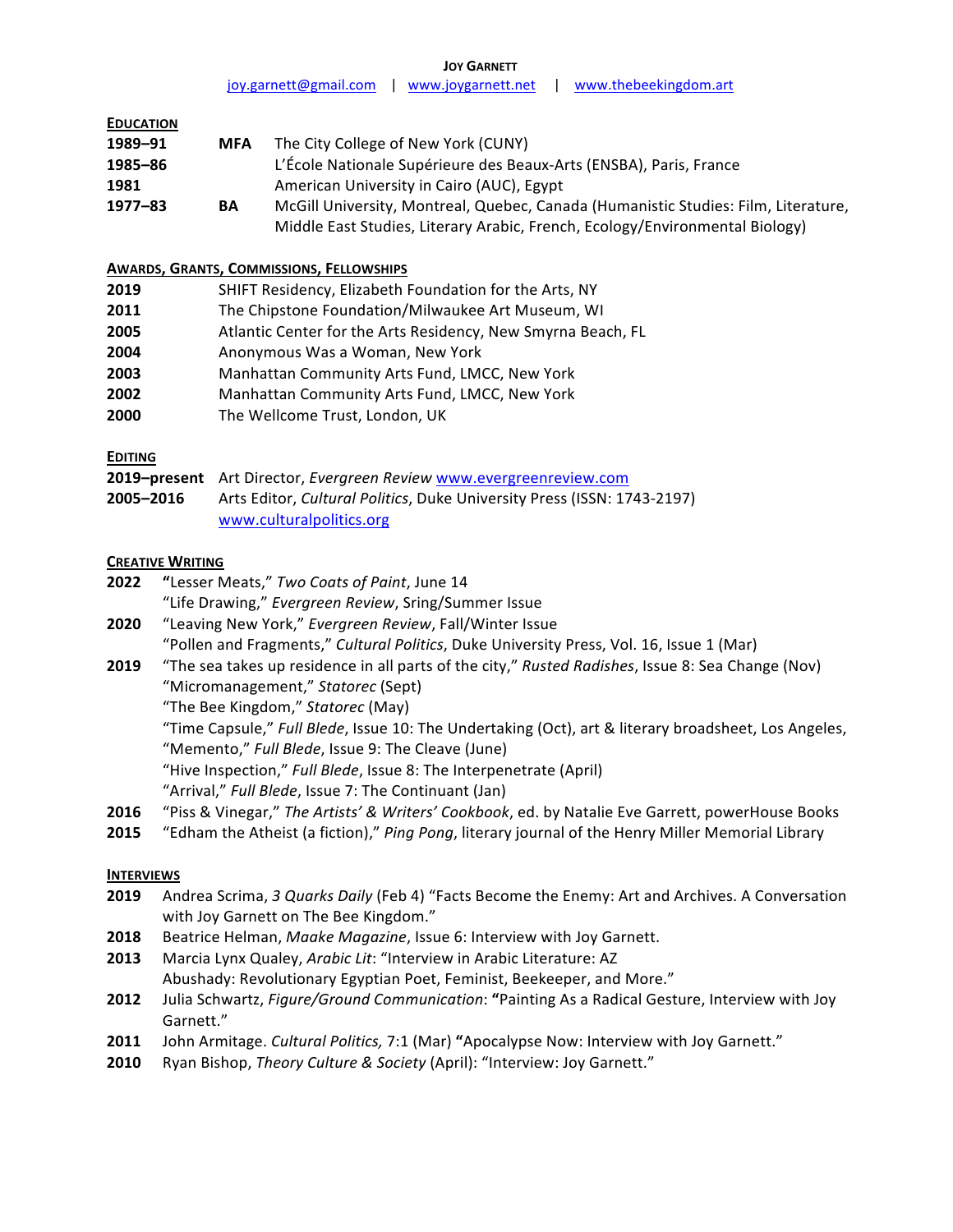### **ACADEMIC AND ART WRITING**

- **2020** "The Lost Narratives of A.Z. Abushady, Poet and Bee Master," Cultural Entanglement in the Pre-*Independence Arab World: Arts, Thought, and Literature,* edited by Anthony Gorman and Sarah Irving (I.B. Tauris/Bloomsbury). A symposium at the Centre for Advanced Study of the Arab World (CASAW), University of Edinburgh, Dec 2015.
- **2016** "Deep Cuts, Episode 1: 100 Years to Recognition: Saloua Raouda Choucair," The Meural *Sketchbook*, Deep Cuts, Episode 1 (May).
- **2014** "Cross-Pollination," *Baraza*, (Nov), blog of the Department of Middle Eastern, South Asian, and African Studies (MESAAS), Columbia University, NY "Blazing the Trail: A.Z. Abushady and The Apis Club." *Bee World*, Vol.91, no.3 (September) International Bee Research Association (IBRA), pp. 65-67.
- **2013** "Alone in the Archive." *Ibraaz*, Platform 006 (November): What role can the archive play in developing and sustaining a critical and culturally located art history? "Towards a New Ecology of Time," Virilio and Visual Culture, Edinburgh University Press, edited by John Armitage and Ryan Bishop.
- "Pitiless Art," The Virilio Dictionary, Edinburgh University Press, edited by John Armitage.
- **2012** "Analogue Natives," *M/E/A/N/I/N/G* (25th Anniversary Issue), edited by Mira Schor and Susan Bee **2011** "Virilio and Visual Culture: On the American Apocalyptic Sublime," Virilio Now: Current Perspectives in Virilio Studies, edited by John Armitage, Polity, Cambridge, UK "Myself: A Conversation about Self-Portraiture," Myself exhibition catalogue essay conversation with Mira Schor, Sheppard Fine Arts Gallery, University of Nevada, Reno "Cariou v. Prince: The Copyright Bungle," artnet magazine (March 31)
- 2009 "Radicalizing Refamiliarization," with John Armitage, *Journal of Visual Culture*, 8:2 (August)
- **2008** "Vertov's Accident (Or, 'The Paint Still')," Vertov From V to A, ed. by Peggy Ahwesh and Keith Sanborn, Ediciones la Calavera, NY
- **2007 "**On the Rights of Molotov Man: Appropriation and the art of context." *Harper's* (Feb)
- **2005** "Follow The Image," *Cultural Politics*, 1:1 (March) *Under Fire: The Organization and Representation of Violence* (vol.1), edited by Jordan Crandall. Witte de With Center for Contemporary Art Rotterdam (book of online discussion threads)
- **2004** *Under Fire: The Organization and Representation of Violence* (vol.2), edited by Jordan Crandall. Witte de With Center for Contemporary Art Rotterdam (book of online discussion threads) "Steal This Look." *Intelligent Agent* (Spring/Summer)
- **2001** *Interaction: Artistic Practice in the Network, edited by Jordan Crandall and Amy Scholder.* Eyebeam/DAP (book of online discussion threads)

### **COLUMNS**

| 2013-2016 | Art21 Magazine, NY ("Copy That!" column on copyright and fair use in the arts) |
|-----------|--------------------------------------------------------------------------------|
| 1999-2001 | artnet magazine, NY ("Into Africa" column on arts of Africa and the diaspora)  |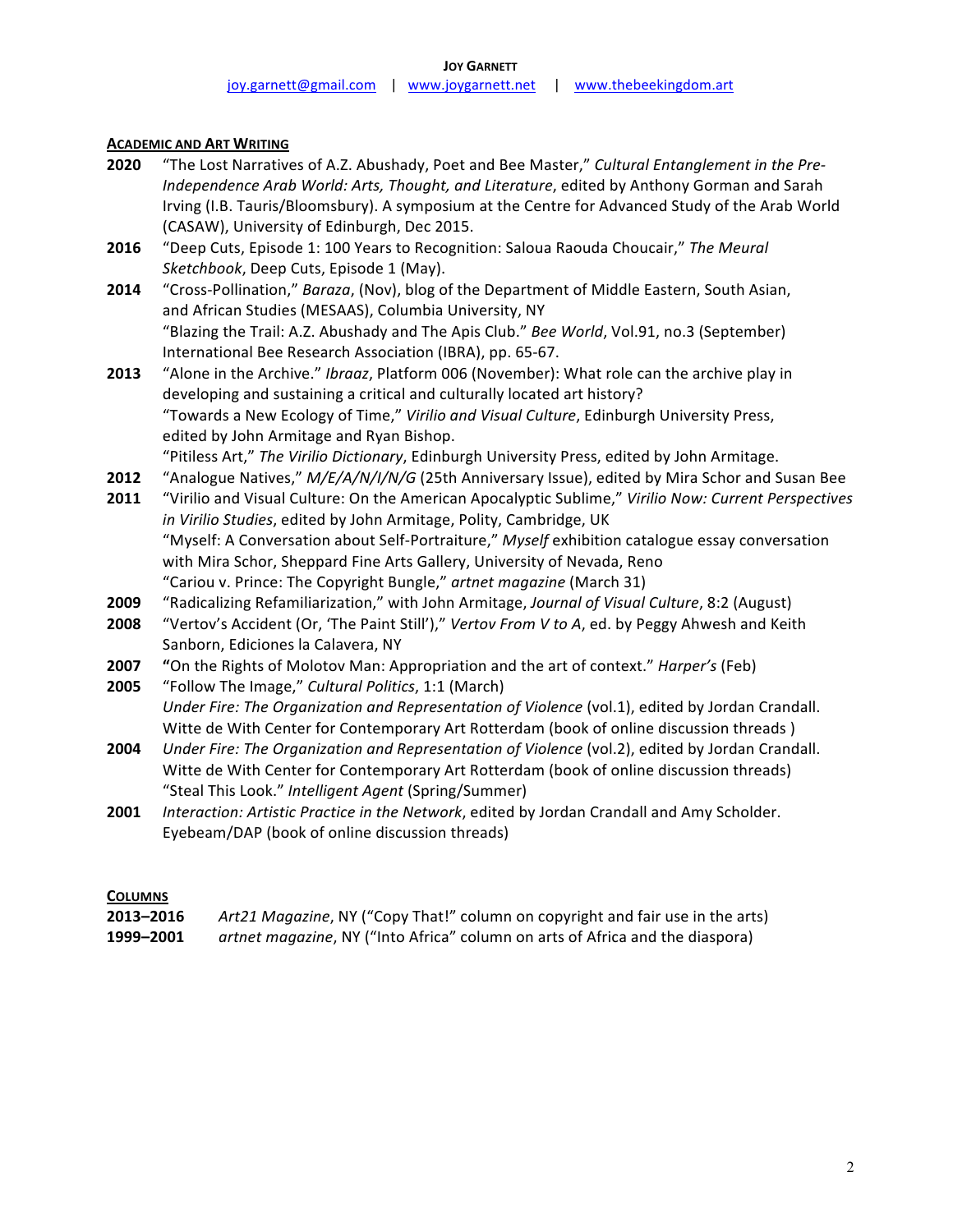### **VISUAL ART**

#### **SOLO EXHIBITIONS**

- 2018 *Joy Garnett: Deep Dish.* Platform Gallery, Seattle, WA
- **2016** *Ends of the Earth*. Slag Gallery, Brooklyn, NY (catalogue) Joy Garnett: unmonumental. Platform Gallery, Seattle, WA
- **2014** *Joy Garnett: Being There. Platform Gallery, Seattle, WA*
- **2010** Boom & Bust. Winkleman Gallery, NY *China Three Gorges Project*. Roger Williams University, School of Architecture, Art & Historic Preservation, Bristol, RI
- **2008** *Joy Garnett, New Paintings.* Winkleman Gallery, NY *Scoundrel Time*. Iona College Art Gallery, New Rochelle, NY
- **2007** *Strange Weather*. National Academy of Sciences, Washington, DC (catalogue)
- **2004** *Riot*. Debs & Co., NY
- **2001** *Rocket Science*. Debs & Co., NY (catalogue)
- **1999** *Buster-Jangle*. Debs & Co., NY (multiple)

#### **CURATED PROJECTS**

- **2019** *Benefit Exhibition Honoring Carolee Schneemann*. National Coalition Against Censorship, NY. Janet Biggs, Katherine Bradford, Liz Deschenes, Joy Episalla, Louise Fishman, David Humphrey, Medrie, MacPhee, Marilyn Minter, Carl Ostendarp, Hunter Reynolds, Walter Robinson, Mira Schor, Kate Shepard, Joan Snyder, Swoon, Amy Wilson, Martha Wilson, Carrie Yamaoka, and others.
- **2010** Reflective Reflexion: Corban Walker and Carrie Yamaoka. Winkleman Gallery, NY
- **2009** *Things Fall Apart*. Winkleman Gallery, NY. Stephen Andrews, Paul Chan, Mounir Fatmi, Yevgeniy Fiks, Joy Garnett, Susan Hefuna, Christopher Johnson, Carlos Motta, Renata Poljak, Susan Silas.
- **2009** *Out of the Blue*. Co-organized with Amy Lipton and Joy Episalla. Gallery Bergen, Paramus, NJ
- **2007** *project: rendition: Joy Episalla, Joy Garnett, Carrie Moyer, Carrie Yamaoka. Momenta Art, Bkyn, NY*
- **2006** *Out of the Blue*. Co-organized with Amy Lipton and Joy Episalla. Abington Art Center, Jenkintown, PA. Stephen Andrews, Michele Araujo, Robert Bordo, Diane Burko, Christos Dikeakos /Robert Smithson, John Dougill, Joy Episalla, Joy Garnett, Felix Gonzalez-Torres, Jacqueline Gourevitch, Erik Hanson, Geoffrey Hendricks, JJ L'Heureux, Bill Jones, Zoe Leonard, Frank Moore, Jaanika Peerna, Andrea Polli, Hunter Reynolds, Austin Thomas, Bing Wright, Carrie Yamaoka,
- Andrea Zittel. (multiple)
- **2003** *Night Vision.* White Columns, NY. Traveled to: University Art Gallery, Central Michigan University. **2002** *Night Vision*. Illinois State University Galleries, Normal, IL. Jordan Crandall, Christoph Draeger, Joy Garnett, Adam Hurwitz, Bill Jones/Ben Neill, John Klima, Joseph Nechvatal, Jonathan Podwil, Radical Software Group.

### **GROUP EXHIBITIONS**

- **2022** *ALHAMDU | Muslim Futurism (TBA)*
- **2021** *Blue Sky Gardening: an exhibition of garden proposals and propositions.* Curated by Clair Joy. Mecklenburgh Square Garden Project, London, UK
- **2020** *Permissions*. Curated by Maya Suess. SHIFT Residency, EFA Project Space, NY
- **2019** *Dead Ringer*. Curated by Elizabeth Duffy. Bristol Art Museum, Bristol, RI
- **2018** *Tiny Acts Topple Empires*. Curated by Heather Darcy Bhandari. The Woskob Family Gallery, State College, PA
- **2017** *The Times*. FLAG Art Foundation, NY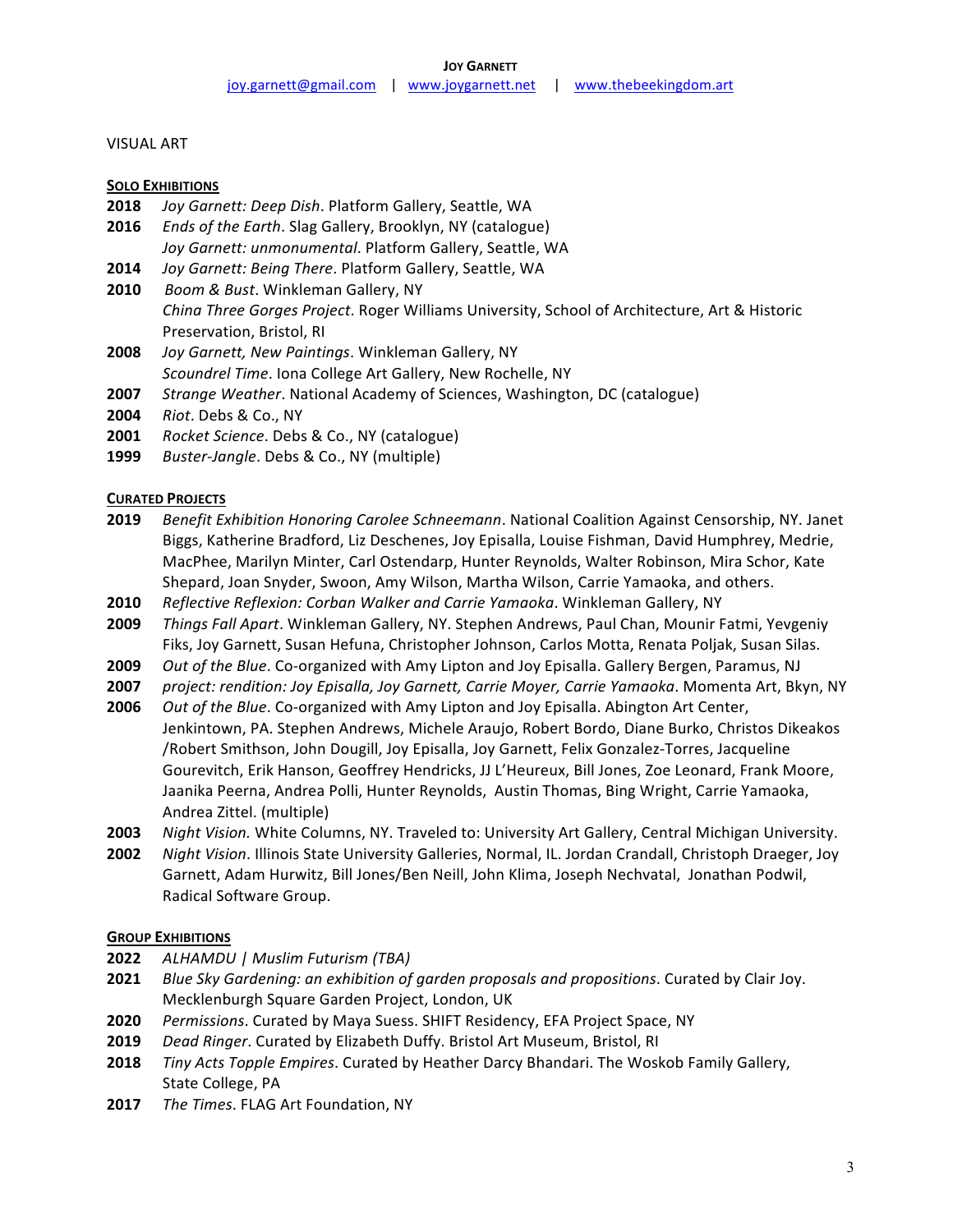| <b>JOY GARNETT</b>    |                    |  |                       |  |  |  |
|-----------------------|--------------------|--|-----------------------|--|--|--|
| joy.garnett@gmail.com | www.joygarnett.net |  | www.thebeekingdom.art |  |  |  |

*We need to talk*.... Petzel Gallery, NY **2015** New York, I Love You, But... Curated by Keith Miller. Gallatin Galleries, NYU, NY FOODshed: Agriculture and Art in Action. Curated by Amy Lipton. CR10 Arts, Linlithgow, NY **2014** A Gift to Birobidzhan. Curated by Yevgeniy Fiks, 21ST.PROJECTS, NY Sargent's Daughters. Sargent's Daughters, NY FOODshed: Agriculture & Art in Action. Curated by Amy Lipton. Smack Mellon, Brooklyn, NY The Wayland Rudd Collection. Organized by Yevgeniy Fiks. Winkleman Gallery, NY; traveled to: First Floor Gallery, Harare, Zimbabwe Being There. Curated by Amy Lipton. Elga Wimmer Gallery, NY Full House. Aeroplastics Contemporary, Brussels, Belgium **2013** *The Tool at Hand*. Originating: Milwaukee Art Museum; traveled to: Philadelphia Art Alliance; Houston Center for Contemporary Craft; the Museum of Contemporary Craft Portland, OR Digital Sensation. Baltic | 39, BALTIC Centre for Contemporary Art, Newcastle upon Tyne, UK *Memphis Social*. Curated by Tom McGlynn. apexart exhibition held at sites in Memphis, TN **2011** *The Tool at Hand*. Curated by Ethan Lasser. Milwaukee Art Museum, Milwaukee, WI *Beyond the Horizon*. Curated by Amy Lipton. Deutsche Bank Gallery, 60 Wall St, NY *With Food in Mind.* Curated by Nicole Caruth. The Center For Book Arts, NY Three - Damien Flood / Joy Garnett / Andrew Seto. Theodore Art, NY An Exchange with Sol LeWitt. Curated by Regine Basha. MASS MOCA, North Adams, MA *Bibliomania*. Visual Arts Center of New Jersey, Summit, NJ **2010** *What Matters Most.* Curated by Amy Lipton. Exit Art, NY Highlights from the Collection of the National Academy of Sciences (Sept 20, 2010-Mar 12, 2012) Keck Center, Washington, D.C. All Things Being Equal. Curated by Tiffany Calvert. Raritan Valley Community College Art Gallery, Somerville, NJ **2009** *On Aggression*. Curated by Hallie Cohen. The Philoctetes Center, NY The There. Platform Gallery, Seattle, WA Seeing as Believing. Curated by Koan Jeff Baysa. Axis Gallery & California State University Sacramento Art Dept/Center for Teaching & Learning (CSUS)/Center for Contemporary Art, Sacramento (CCAS), CA *Psychedelia Paradise*. EXPRMNTL Galerie, Toulouse, France **2008** *That Was Then... This Is Now.* MoMA P.S.1, Long Island City, NY Pathetic Fallacy: Weather & Imagination. Curated by Hallie Cohen. The Philoctetes Center, NY Atomic Afterimage. Curated by Keely Orgeman. Boston University Art Gallery, Boston, MA *Washington Project for the Arts Art Auction Gala.* Curated by J.D. Talasek. American University Museum/Katzen Center for the Arts, American University, Washington, DC *Transcendent & Sublime*. Curated by Deborah Frizzel. Gallery of Contemporary Art, Sacred Heart University, Fairfield, CT Eden's on Fire! Platform Gallery, Seattle, WA *Registering the Invisible*. Curated by Clayton Colvin. Space 301, Mobile, AL **2007** *Double X-Rated: Where the Girls Are.* Stellan Holm Gallery, NY Greener Pastures, Permanent Midnight. Curated by Ingrid Chu. Moti Hasson Gallery, NY *One Day I Will Control the Sun*. Curated by J.J. Garfinkel. Arsenal Gallery, Central Park, NY Visionary Anatomies. Smithsonian Institution Traveling Exhibition; Mead Art Museum, Amherst, MA; Art League of Long Island, Dix Hills, NY; Art Museum of Western Virginia, Roanoke **2006** *Image War: Contesting Images of Political Conflict*. Whitney Museum /James Gallery, NY

Peace Tower for the Whitney Biennial 2006. The Whitney Museum of American Art, NY *Prevailing Climate*. Sara Meltzer Galley, NY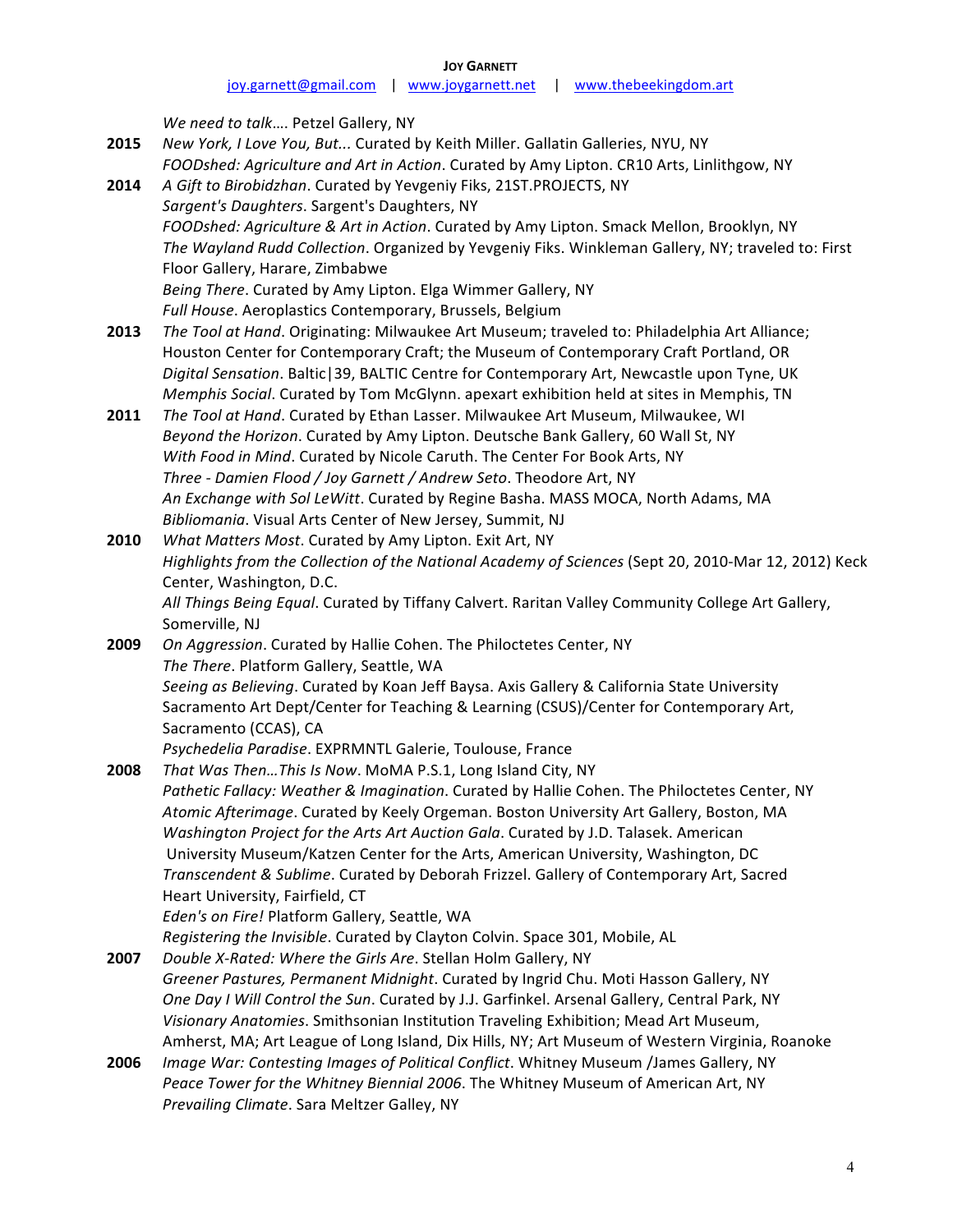When Artists Say We. Curated by Andrea Geyer and Christian Rattemeyer. Artists Space, NY Red Desert. Curated by Sarah Trigg. Heskin Contemporary, NY Headlines. Curated by Mary Birmingham, Pierro Gallery, South Orange, NJ *Run For Your Lives!* DiverseWorks, Houston, TX 2005 *Atomica*. Curated by Ombretta Agro & Lea Freid. Lombard-Freid Fine Arts & Esso Gallery, NY The Obligation to Endure. Curated by Nick Debs. NY Academy of Sciences **Blasts.** Curated by Paul Brewer. G Fine Art, Washington, DC Visionary Anatomies. Smithsonian Institution traveling exhibition. The Monmouth Museum, NJ After Nature. Aeroplastics Contemporary, Brussels, Belgium *Boost in the Shell (The Pursued)*. De Bond, Bruges, Belgium **2004** *Terrorvision*. Exit Art, NY The Infinite Fill Show. Curated by Cory & Jamie Arcangel. Foxy Production, NY *Watch What We Say*. Curated by Marc Lepson. Schroeder Romero, Brooklyn, NY *This is For Real: War & the Contemporary Audience.* Curated by Keith Miller. Stony Brook Univ., NY Visionary Anatomies. Smithsonian Traveling Exhibition. National Academy of Sciences, Wash., DC Pulse of America. Aeroplastics Contemporary, Brussels, Belgium **2003** *Americana*. Curated by Anne Ellegood & Rachel Gugelberger, SVA West Side Gallery, NY The World's a Mess, It's in My Kiss. Debs & Co., NY *Without Fear or Reproach*. De Witte Zaal, Ghent, Belgium 2002 *Tactical Action*. Gigantic ArtSpace, New York Friends & Family. Lombard-Freid Fine Arts, NY **2001** *SuperNature: Landscape in Contemporary Art.* Inman Gallery, Houston, TX Toxic Landscapes. The Puffin Foundation, Teaneck, NJ; Bibliotheca Nationale, Havana, Cuba **2000** *Dystopia & Identity in the Age of Global Communication*. Tribes Gallery, NY The UFO Show. Illinois State University Galleries, IL; traveling (catalogue) *N01se*. Curated by Adam Lowe. Kettle's Yard, Cambridge; The Wellcome Trust, London, UK **1999** *Persuasion*. Curated by Roxana Marcoci & Lea Freid. Lombard-Freid Fine Arts, NY Stars of Track and Field. Debs & Co., NY 1998 Ground Control. Lombard-Freid Fine Arts, NY Summer Show. Debs & Co., NY

*Bioethics: Thresholds of Corporal Completeness*. Side Street Projects, Santa Monica, CA

# **EXHIBITION CATALOGUES & BOOKS**

- **2020** *Drone Art: The Everywhere War as Medium*, by Thomas Stubblefield. Univ. of California Press. *Is It Ours? Art, Copyright, and Public Interest, by Martha Buskirk. University of California Press.* Discussion and reproduction of *Molotov* (2003)
- **2016** *Ends of the Earth*. Deborah Frizzell, Slag Gallery, NY (solo exhibition catalogue) *The Nuclear Culture Source Book*, edited by Ele Carpenter. Black Dog Publishing in partnership with Bildmuseet (Umea, Sweden) and Arts Catalyst (London, UK)
- **2012** *The Tool at Hand*. Ethan Lasser (ed.) Milwaukee Art Museum (group exhibition catalogue) Picture Takers. Visual Arts Center of New Jersey, Summit, NJ (group exhibition catalogue)
- **2008** *Atomic Afterimage.* Keely Orgeman. Boston University Art Gallery (group exhibition catalogue)
- **2007** *Strange Weather*. Lucy Lippard, Andrew Revkin. Nat'l Academy of Sciences, Washington, DC. (solo)
- **2006** *Image War: Contesting Images of Political Conflict*. Benjamin Godsill, Catalogue essay, Whitney Museum of American Art (group exhibition catalogue)
- **2005** *Boost in the Shell (The Pursued).* De Bond Exhibition Hall, Bruges, Belgium. (group exhib. cat.)
- **2004** *Visionary Anatomies*. Dr. Michael Sappol. National Academy of Sciences, Washington, DC (group) Rachel Greene, *Internet Art*, Thames & Hudson, World of Art series, London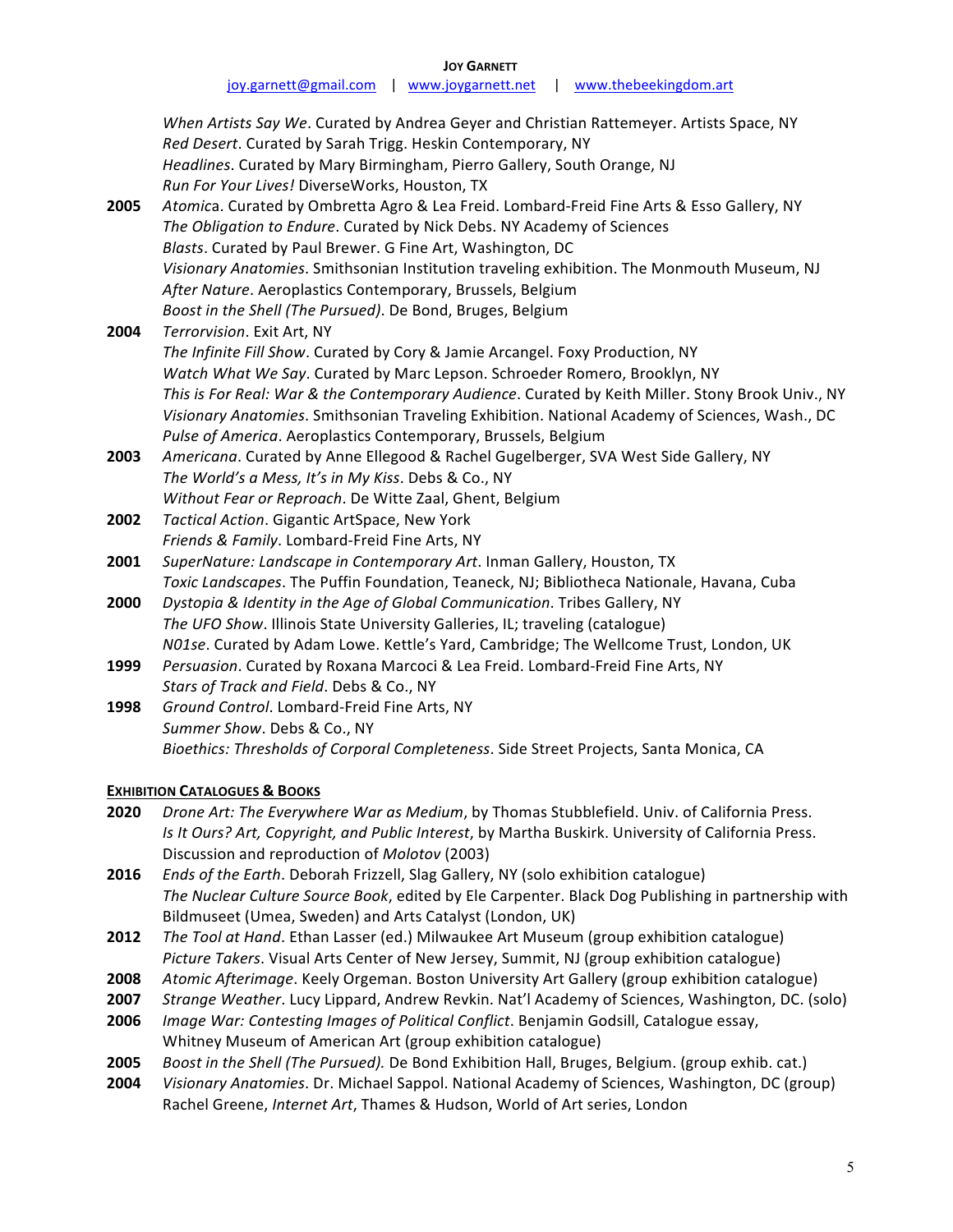**JOY GARNETT**

- **2002** *Night Vision*. Tim Griffin. White Columns/First Pulse Projects, Inc., New York (group exhib. cat.)
- **2001** *Rocket Science*. Manuel DeLanda; Bruce Sterling. Debs & Co., New York (solo exhib. cat.)
- **2000** *The UFO Show*. Barry Blinderman, Carlo McCormick. Illinois State Univ. Galleries, Normal, IL (group) *N01se: Information & Transformation*. Kettle's Yard, Cambridge, UK (group exhib. cat.)
- **1999** *Buster-Jangle*. Artist's multiple. Debs & Co., New York (solo exhib. multiple)

### **PRESS**

- 2019 Abigail Nilsson, Options Magazine (July 11): "Another Look at 'Dead Ringer' Exhibit." Julia Rubin, *Roger Williams University News* (July 10): "'Dead Ringer' Exhibit is a True Collaboration."
	- Elizabeth Maynard, Art New England (May/June): "Unravelling our Truths: Dead Ringer."
- **2017** Tom McGlynn, *The Brooklyn Rail* (July-Aug): "Disappearing, Inc." Sadie Rebecca Starnes, *Hyperallergic*: "The End of the World as We Know It."
- **2016** Erin Riley, *GOTHAM Magazine*: "Gallery Owner Irina Protopopescu Shares Her Bushwick Faves."
- **2015** Musée Magazine: "New York, I Love You, But... At NYU's Gallatin Galleries." John Armitage, *Cultural Politics*, 11.1 (March): "Vespertine."
- **2014** Erin Langner, *New American Paintings*: "Being There Again and Again: Joy Garnett at Platform" Holland Cotter, The New York Times: "The Wayland Rudd Collection."
- **2013** Mostafa Heddaya, *Hyperallergic*: "Digitizing a Beloved Egyptian Scholar's Archive"
- **2012** Lucy Lippard, Wilson, E.O., Goodyear, Anne Collins, et al. *Convergence: The Art Collection of the National Academy of Sciences*. National Academy of Sciences, Washington, DC
- **2011** Nicole J. Caruth, *C Magazine*: "Kitchen Studio: A Recipe For Disaster." Harper's: "Findings": reproductions, "Boom & Bust" series. John Armitage, *Cultural Politics*: "Apocalypse Now: an interview with Joy Garnett." *Orion Magazine*: "Snow: Notes on the accumulation of a season and a life," by Linda Hogan Deutsche Bank Art Magazine, Issue 65: "Art Meets Ecology: Beyond the Horizon at Wall Gallery." Brandon Keim, *WIRED*, "Disturbing or Beautiful? Artists Examine Man's Impact on Nature." Bobby Tanzilo, *OnMilwaukee.com*: "'The Tool at Hand' cracks open a compelling dialogue."
- **2010** Laila Pedro, *Idiom Magazine*: "'What Matters Most' at Exit Art." Sharon L. Butler, *The Huffington Post*: "Blast Radius." Carolina Miranda, WNYC Datebook: "Joy Garnett, Boom & Bust, at Edward Winkleman Gallery." Doug McClemont, *Saatchi Online Magazine*: "Top Ten Shows in New York: November 2010." Charlie Finch, Artnet Magazine: "Eleventh Avenue Ramble." *Canteen Magazine*, Issue 6, Brooklyn, NY
- **2009** Lori Cole, Artforum.com Critics' Picks: "Things Fall Apart: Winkleman Gallery." Jillian Steinhauer, *ARTINFO Editor's Picks*: "Art for Troubled Times: 'Things Fall Apart.'" Jen Graves, The Stranger, "The Stranger Suggests: The There."
- **2008** Lauren O'Neill-Butler, Artforum.com Critics' Picks: "Joy Garnett, Winkleman Gallery" Jennifer Coates, Time Out New York: Art Review, Chelsea: "Joy Garnett, Winkleman Gallery." Robert Knafo, *NewArtTV*: Exhibitions: "A Stiff Brush with Photojournalism: Joy Garnett, Winkleman."
- Regina Hackett, Seattle Post-Intelligencer: "Paint That Burns Through Narrative."
- **2007** Holland Cotter, The New York Times: "Double X-Rated: Where The Girls Are." The New Yorker, Galleries-Brooklyn: "Project: Rendition." Paddy Johnson, The L Magazine: "Curation Station." Jeffrey Cyphers Wright, *Chelsea Now*: "Landscape on the installation plan." Jessica Dawson, The Washington Post: "Katrina, Immortalized in Oil."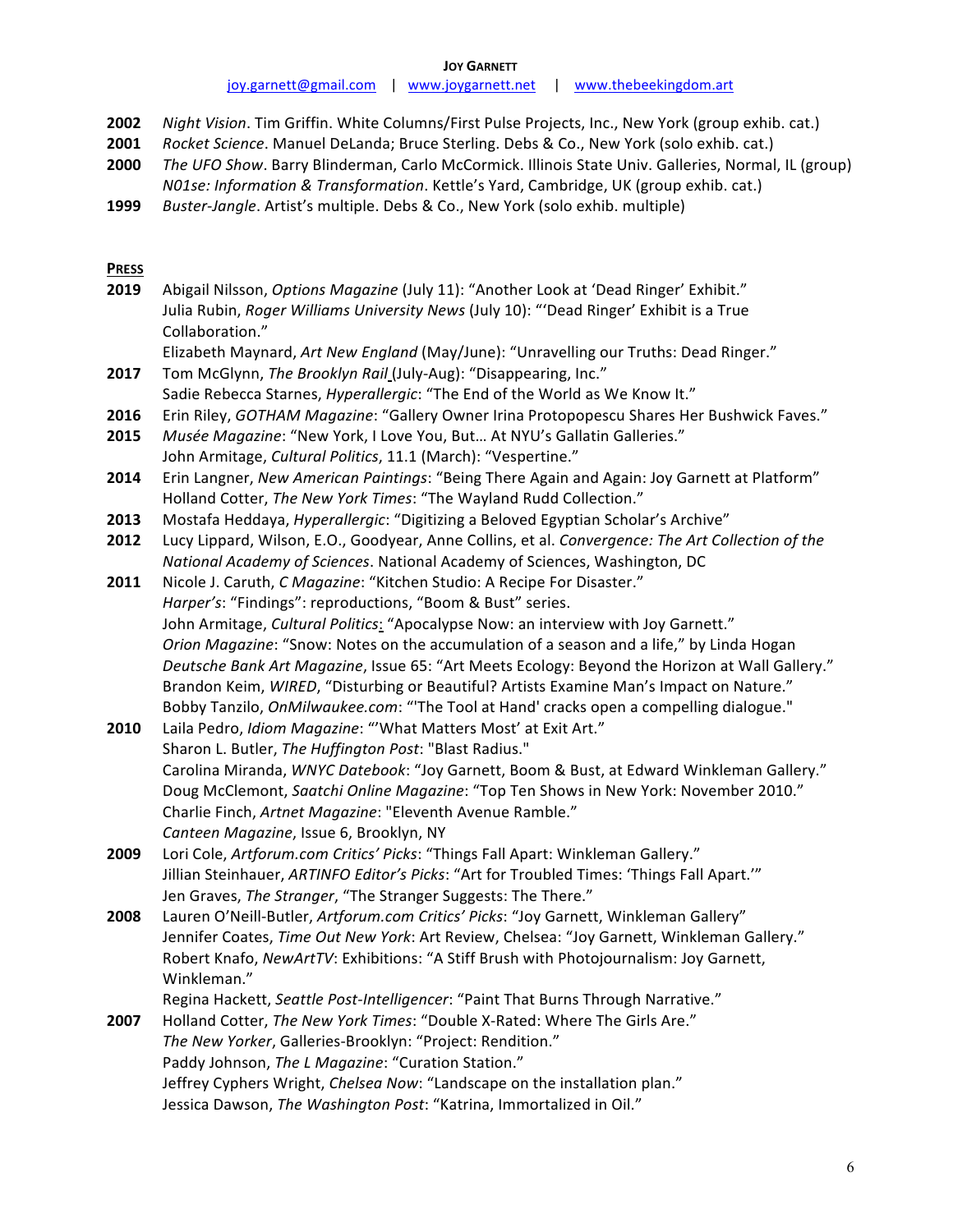|  | <b>JOY GARNETT</b> |
|--|--------------------|
|--|--------------------|

Kriston Capps, *Grammar Police*: "Joy Garnett, 'Strange Weather.'" Ariella Budick, *Newsday*: "'Anatomies' examines the beauty within." David Bollier, *On The Commons*: "Authorship as a Collective Endeavor." **2006** Holland Cotter, The New York Times: "Prevailing Climate at Sara Meltzer Gallery." Harper's: reproductions, Strange Weather series. January Issue Murtaza Vali, *Bidoun* (Fall): Review: "Image War: Contesting Images of Political Conflict." Lyra Kilston, Art Lles, Issue 50, 2006: "The Front Page: Artists and Photojournalism." Benjamin Genocchio, *The New York Times*: "The Medium is the Message (And Vice Versa)." Edith Newhall, *The Philadelphia Inquirer*: "Looking skyward for a spark." **2005** New York Academy of Sciences Magazine: Cover reproduction, Strange Weather series. Louis Jacobson, *Washington City Paper: City Lights*, Critics' Picks: "Blasts" at G Fine Art. Helen Winston, artUS, Oct/Nov, Issue 10: "Atomica." RC. Baker, *The Village Voice*, Short List: "Atomica," Lombard-Freid &Esso Gallery Raphael Rubinstein, *Art in America*, January Issue: Front Page: "Art in the Blogosphere." Walter Robinson, artnet magazine: "Weekend Update: Regarding Clementine." Victoria Donohoe, The Philadelphia Inquirer: "Show examines environment and landscape." Jessica Dawson, The Washington Post, Style section: "From Life's Parts, Dissecting the Art." Perspecta 36: Reproductions, "Juxtapositions", Yale School of Architecture Journal/MIT Press **2004** *Harper's:* reproductions, Rocket Science series. June Issue The New Yorker, Galleries-Chelsea: "Joy Garnett, Riot." Roberta Smith, *The New York Times*: "The Infinite Fill Group Show." Grace Glueck, *The New York Times*: "'TERRORVISION': Sampling Degrees of Terror..." Karen Rosenberg, *New York Magazine*: Apr 26-30, "Galleries Exercise their 1st Amendment Rights." Jane Harris, *The Village Voice*: "Getting Personal, and Very Idiosyncratic at Exit Art." Allan Antliff, *Canadian Art International*: "Terrorvision, Exit Art, New York." Fall Frederick M. Winship, *The Washington Times*: "Artists express their ideas of terror." Tyler Green, artnet magazine: "D.C Diary: Joy Garnett & Ian Whitmore." Carlos Suarez de Jesus, *The Miami Herald*: "Call to Arts: Armed Artists of America rally..." **2003** Tom Vanderbilt, *Knowledge Circuit*, Design Institute, Univ. of Minnesota: "War as Architecture." *Cabinet Magazine, Issue 12, The Enemy: Postcard Project.* **2002** The New Yorker, Galleries-Chelsea: "Night Vision." Matthew Mirapaul, *The New York Times*: "Sept. 11 Attack, Depicted With Electronic 'Pigment.'" Tema Celeste, News & Around, Issue 91: "Night Vision." artnet magazine: "Night Vision: Out at White Columns." Yoko Takahashi, Instyle Magazine/Ryuko Tsushin, Issue No.8: "Night Vision." Steve Rogenstein, *Flavorpill*, #110: "Night Vision: Panel." **2001** Hilarie M. Sheets, ArtNews, March Issue: "Reinventing the Landscape." Kevin Pratt, Time Out New York, May 17-24: "Joy Garnett, Rocket Science." Kurt Shaw, Pittsburgh Tribune-Review: "Pair of Shows Comment on Environmental Issues." Kelly Klaasmeyer, *Houston Press*: "The Not-So-Great Outdoors: Inman Exhibit Explores the Darker Side of Mother Nature." artnet magazine: "Fast Forward Miami: The new art fair held at the Hotel Nash." artnet magazine: "Alphabetical Spring: Photos of the New York art scene." **1999** Christopher Phillips, Art in America, Nov Issue: "Joy Garnett at Debs & Co." Tim Griffin, *Time Out New York*, June 3-10: "Joy Garnett, 'Buster-Jangle.'" The New Yorker, Galleries-Chelsea: "Joy Garnett at Debs & Co." Ken Johnson, *The New York Times*, Art Guide: "Joy Garnett at Debs & Co."

1998 Claudine Isé, The Los Angeles Times: "Examining Consequences of Medical Advances."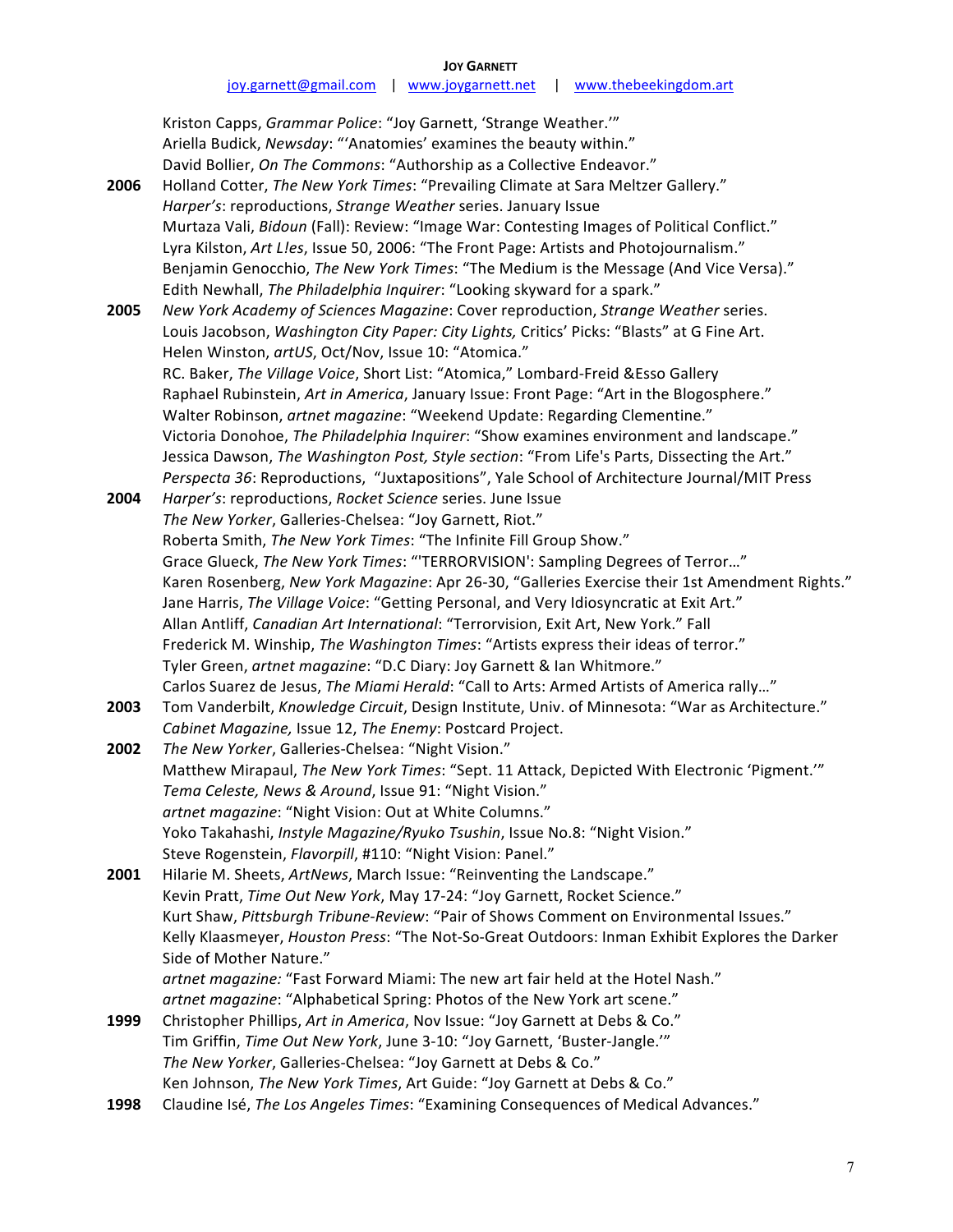Ken Johnson, The New York Times, Art Guide: "Ground Control."

### **VISITING ARTIST LECTURES, PANELS & SYMPOSIA**

- **2020** Middle East Librarians Association (MELA) Conference. Session: Recovering Hidden/Historical/Special Collections: The Story of the Abushady Archive. Panel. The 8th Floor Gallery, NY (Feb 3). Co-organized by the Shelley & Donald Rubin Foundation and National Coalition Against Censorship. Workshop: *Curating Difficult Content in the Era of Social Media and Call-Out Culture*. Co-organizer.
- **2019** Annenberg School for Communication Center for Media at Risk, University of Pennsylvania (Dec 6). Annual symposium: Authoritarianism: Power/Resistance. Discussion participant. Creative Time Summit X: Speaking Truth, The Cooper Union, NY (Nov 14-16). Roundtable: *Fear and Controversy: Censorship in the Arts*. Led by Christina Freeman, Joy Garnett, Roopa Vasudevan.
- **2017** Artists Talk on Art (ATOA) Critical Dialogues in the Visual Arts, National Arts Club, NY (Sept 26). Censorship and the Arts. With Joy Garnett, Monika Fabijanska, Patricia Karetzky, Bill Pangburn, Richard Vine. Panel.
- **2016** The Metropolitan Museum of Art, NY (Mar 6). Co-organized by the Association of Art Museum Curators and National Coalition Against Censorship. Symposium: *Handling Controversy & The Challenges of Difficult Subject Matter*. Co-organizer.
- **2015** The Centre for the Advanced Study of the Arab World (CASAW), University of Edinburgh. *Cultures* of Diversity: Arts and Cultural Life in Arab Societies before Independence (Dec 1-3). "Pollen: The Abushady Archive." Lecture.

Radcliffe Institute For Advanced Study, Harvard University. Workshop: Art ≠ Law? Creative *Responses to Copyright in the Twenty-First Century* (Oct 29-30). Martha Buskirk (Montserrat College of Art) & Winnie Won Yin Wong (UC Berkeley Department of Rhetoric). Roundtable.

- **2014** Middle East Studies Association (MESA) Annual Meeting (Nov 22-25). The Archive: *Collections and Counter-Collections*. Panel. NYU Radical Archives Conference (April 11-12). Organized by Chitra Ganesh and Mariam Ghani. No *Instructions for Assembly: Case Studies in Radical Archiving. Panel.*
- **2013** School of Visual Arts, NY: Art Law, MFA Interdisciplinary Art Practice. Joy Garnett, Virginia Rutledge, Penelope Umbrico, Panel moderated by John Koegel. Brooklyn Art Space at Trestle Gallery, Gowanus, Brooklyn, NY: Artist Talk.
- **2012** Pratt Institute, Department of Digital Arts Fall Lecture Series. Artist talk. School of Visual Arts, NY, BFA Visual & Critical Studies: The Case for Appropriation. Panel: Moderated by Joy Garnett; with Robert Storr, Virginia Rutledge and Oliver Wasow. Printed Matter, NY: *Fair Use after Cariou v. Prince*. Joy Garnett, Greg Allen and Chris Habib. Panel. The Visual Arts Center of New Jersey: Fair Use & Contemporary Art. Panel Moderator.
- **2010** A. Alfred Taubman College of Architecture and Urban Planning, University of Michigan, Ann Arbor. The Future of Urbanism symposium. Artist talk.
- **2009** Winkleman Gallery, NY: Things Fall Apart. Panel moderator for curated group exhibition. College Art Association, Los Angeles, CA: Committee on Intellectual Property (CIP) Annual Meeting European College of Liberal Arts, Berlin, Germany: State of the World Week: The Politics of Cultural **Ownership.** Artist talk. William Paterson University, Wayne, NJ; Artist talk and graduate studio crits. Iona College, New Rochelle, NY: Inaugural Conference on Intellectual Property (CIP). Panel.
- **2008** Iona College, New Rochelle, NY: "The Creative Commons & the Myth of Originality." Artist talk. The City College of New York, Department of Fine Art, MFA Program. Artist talk and crits.
- **2007** iCommons Summit 07, Dubrovnik, Croatia: *Building Sustainability for Peer Produced Free Culture*. Tisch School of the Arts, NYU, NY: Department of Photography and Imaging. Artist talk